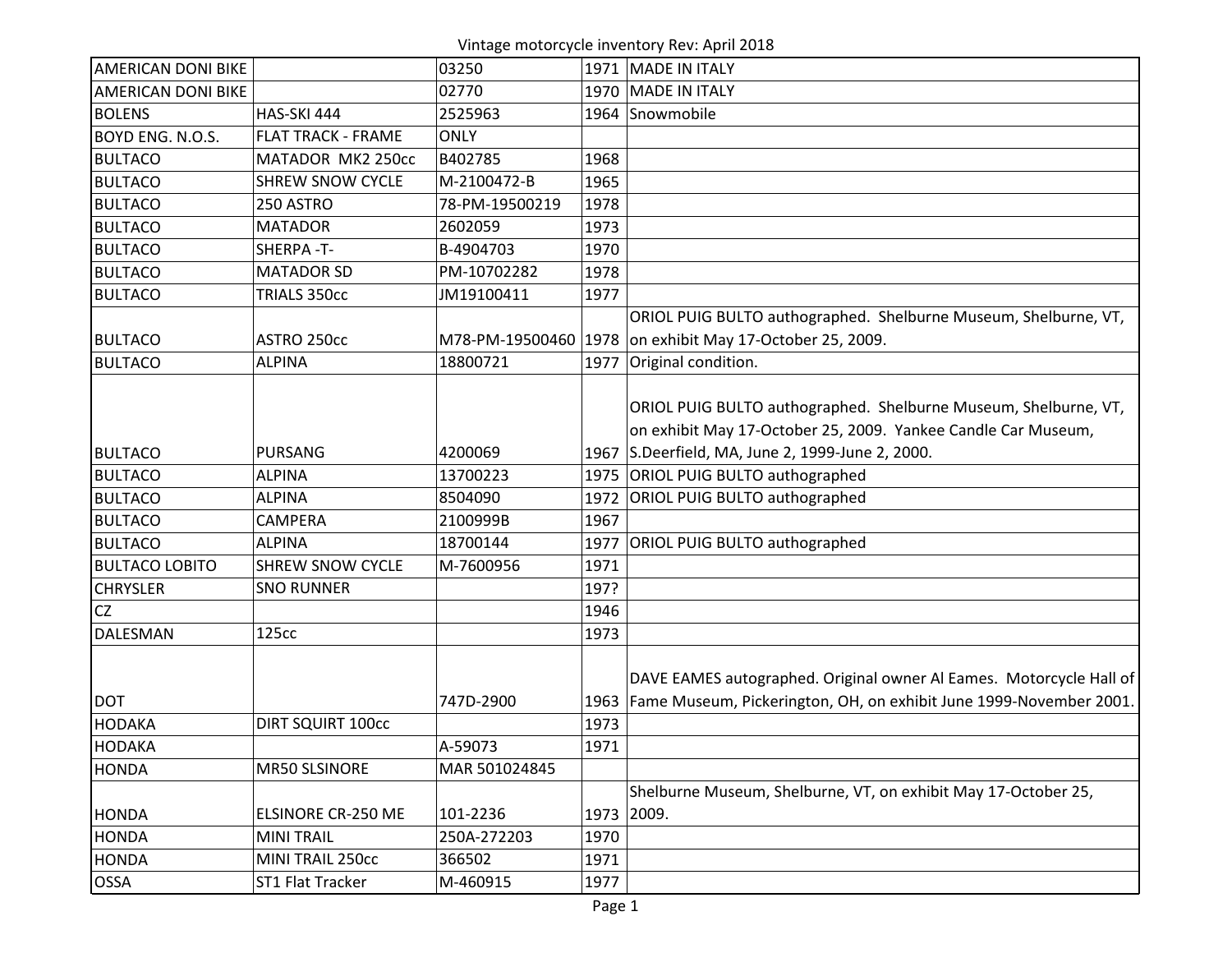Vintage motorcycle inventory Rev: April 2018

| <b>OSSA</b> | ST1 Flat Tracker        | M-461140  | 1977 |                                                                            |
|-------------|-------------------------|-----------|------|----------------------------------------------------------------------------|
| <b>OSSA</b> | ST1 Flat Tracker        | M-461061  | 1977 |                                                                            |
| <b>OSSA</b> | ST1 Flat Tracker        | M-460864  | 1977 |                                                                            |
|             |                         |           |      | VMX magazine #57, 2014, front cover and pp 7-10. Mid-Ohio Classic          |
| <b>OSSA</b> | <b>ST1 Flat Tracker</b> | M-461149  | 1977 | Club 2007 exhibit.                                                         |
| <b>OSSA</b> | ST1 Flat Tracker        | M-460865  | 1977 |                                                                            |
| <b>OSSA</b> | ST1 Flat Tracker        | M-460987  | 1977 |                                                                            |
| <b>OSSA</b> | ST1 Flat Tracker        | M-460862  | 1977 |                                                                            |
|             |                         |           |      | Shelburne Museum, Shelburne, VT, on exhibit, May 17-October 25,            |
| <b>OSSA</b> | ST1 Flat Tracker        | M-461139  | 1977 | 2009.                                                                      |
| <b>OSSA</b> | <b>MAR</b>              | M-345768  |      | 1972 MICK ANDREWS autographed                                              |
| <b>OSSA</b> | <b>MAR</b>              | M-341658  |      | 1974 MICK ANDREWS autographed                                              |
| <b>OSSA</b> | <b>MAR</b>              | M-341699  |      | 1974 MICK ANDREWS autographed                                              |
| <b>OSSA</b> | <b>MAR</b>              | M-344216  | 1972 |                                                                            |
| <b>OSSA</b> | <b>MAR</b>              | M-345388  |      | 1973 MICK ANDREWS autographed                                              |
| <b>OSSA</b> | <b>MAR</b>              | M-344581  |      | 1974 MICK ANDREWS autographed                                              |
| OSSA        | <b>MAR</b>              | M-340400  |      | 1972 MICK ANDREWS autographed                                              |
| <b>OSSA</b> | <b>MAR</b>              | M-343663  |      | 1973 MICK ANDREWS autographed                                              |
| <b>OSSA</b> | <b>MAR</b>              | M-344456  | 1972 |                                                                            |
| <b>OSSA</b> | <b>SUPER PIONEER</b>    | M-310043  | 1975 |                                                                            |
| <b>OSSA</b> | <b>SUPER PIONEER</b>    | M-310770  | 1976 | JOE BOLGER autographed. Bolger suspension system.                          |
| <b>OSSA</b> | <b>SUPER PIONEER</b>    | M-311645  | 1975 | JOE BOLGER autographed. Bolger suspension system.                          |
| <b>OSSA</b> | <b>SUPER PIONEER</b>    | M-310053  | 1975 |                                                                            |
| <b>OSSA</b> | <b>SUPER PIONEER</b>    | M-311728  | 1975 |                                                                            |
| <b>OSSA</b> | <b>SUPER PIONEER</b>    | M-311776  | 1975 |                                                                            |
|             |                         |           |      |                                                                            |
| <b>OSSA</b> | <b>SUPER PIONEER</b>    | M-310080  |      | 1975 VMX magazine #59, 2014, pp 22-25. Mid-Ohio Classic Club 2007 exhibit. |
| <b>OSSA</b> | <b>SUPER PIONEER</b>    | M-312955  | 1976 |                                                                            |
| OSSA        | <b>SUPER PIONEER</b>    | M-311756  | 1975 |                                                                            |
| <b>OSSA</b> | <b>SUPER PIONEER</b>    | M-313166  | 1977 |                                                                            |
| OSSA        | <b>SUPER PIONEER</b>    | M-312726  | 1977 |                                                                            |
| <b>OSSA</b> | <b>SUPER PIONEER</b>    | M-310249  | 1975 |                                                                            |
| <b>OSSA</b> | PHANTOM 250cc           | M-190827  | 1974 |                                                                            |
| <b>OSSA</b> | STILETTO 250cc          | M-260-049 | 1967 | Ossa first MX - less than 86 made.                                         |
| <b>OSSA</b> | <b>SDR 250cc</b>        | M-380-461 | 1973 |                                                                            |
|             |                         |           |      | DAVE LATHAM, DON CUTLER, CHARLIE VINCENT, MICK ANDREWS                     |
| <b>OSSA</b> | <b>SDR</b>              | M-380-858 |      | 1973 autographed - members of the 48th ISDT team.                          |
|             |                         |           |      |                                                                            |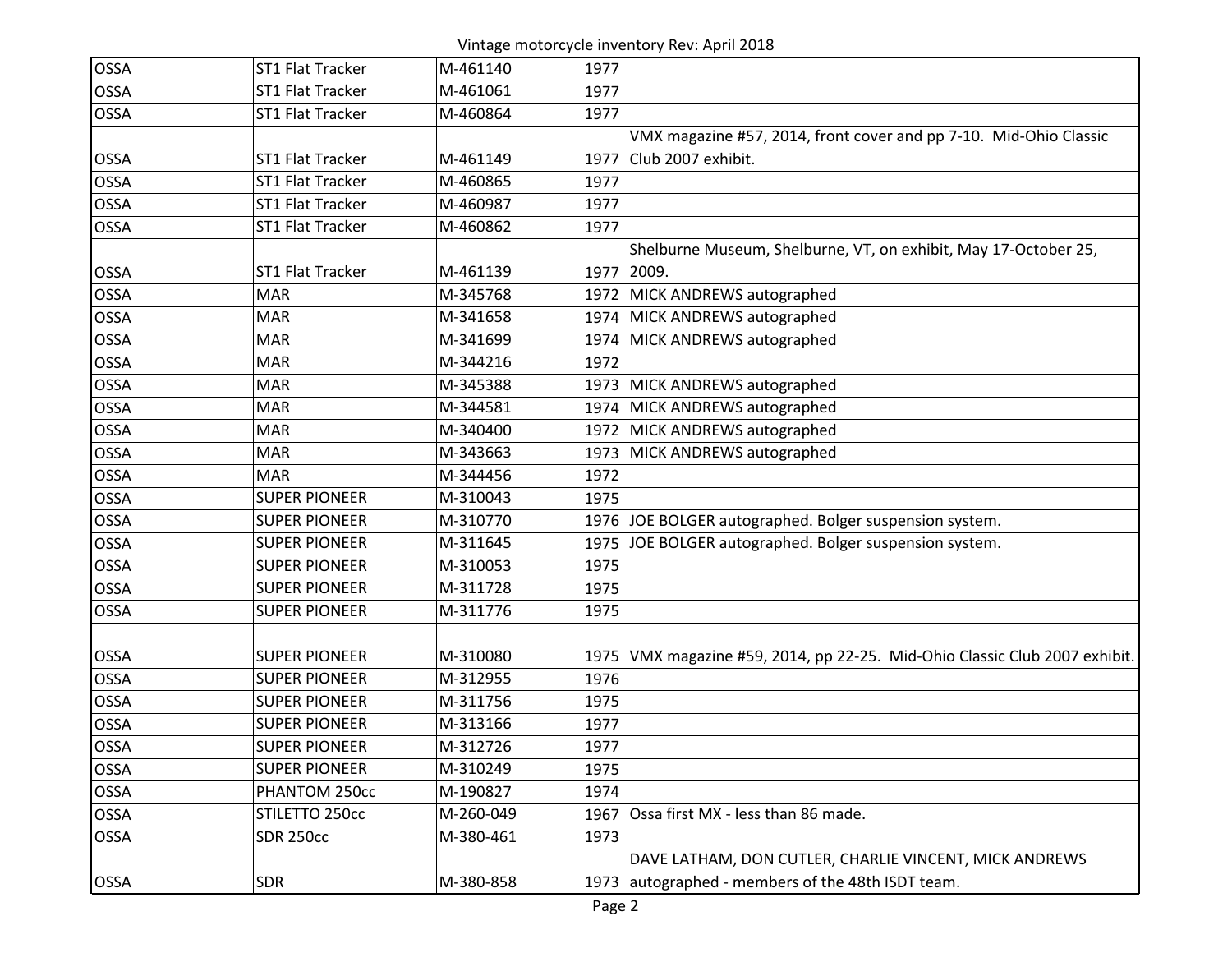| <b>OSSA</b> | <b>SDR</b>                    | M-382-104 |      | 1973 DAVE LATHAM, DON CUTLER, CHARLIE VINCENT autographed         |
|-------------|-------------------------------|-----------|------|-------------------------------------------------------------------|
| <b>OSSA</b> | <b>SDR</b>                    | M-380-008 | 1973 |                                                                   |
|             |                               |           |      |                                                                   |
|             |                               |           |      | DAVE LATHAM, DON CUTLER, CHARLIE VINCENT, MICK ANDREWS            |
|             |                               |           |      | autographed. Exhibited Yankee Candle Car Museum, S.Deerfield, MA, |
|             |                               |           |      | June 2, 1999-June 2, 2000. Shelburne Museum, Shelburne, VT, on    |
| <b>OSSA</b> | SDR                           | M-381-905 |      | 1973 exhibit May 17-October 25, 2009.                             |
| <b>OSSA</b> | <b>SDR</b>                    | M-390-478 | 1973 |                                                                   |
| <b>OSSA</b> | <b>BLT 350 cc</b>             | M-242-597 |      | 1976 JOE BOLGER autographed. Bolger suspension system.            |
| <b>OSSA</b> | TURISMO 250 TE                | M-750127  |      | 1982 Never imported to the U.S.                                   |
| <b>OSSA</b> | 175cc                         | M-360-348 | 1972 |                                                                   |
| <b>OSSA</b> | <b>EXPLORER</b>               | M-330250  | 1973 |                                                                   |
| <b>OSSA</b> | <b>PIONEER</b>                | M-301536  | 1972 |                                                                   |
|             |                               |           |      |                                                                   |
| <b>OSSA</b> | YELLOW GRIPPER 350cc          | M-731909  | 1981 |                                                                   |
| <b>OSSA</b> | <b>DESERT PHANTOM</b>         | M-110268  | 1976 |                                                                   |
|             |                               |           |      |                                                                   |
| <b>OSSA</b> | 175 ENDURO PHANTOM   M-130147 |           |      | 1977 JOE BOLGER authographed. Bolger suspension system.           |
| OSSA        | PHANTOM GP1 250cc             | M-181802  |      | 1975 JOE BOLGER authographed. Bolger suspension system.           |
| <b>OSSA</b> | PHANTOM DESERT                | M-111-217 | 1977 |                                                                   |
| <b>OSSA</b> | PHANTOM GP2                   | M-190854  | 1976 |                                                                   |
| <b>OSSA</b> | <b>DESERT PHANTOM</b>         | M-110275  | 1975 |                                                                   |
| <b>OSSA</b> | STILETTO TT 250cc             | M-371-155 | 1971 |                                                                   |
| <b>OSSA</b> | STILETTO TT 250cc             | M-371272  | 1972 |                                                                   |
| <b>OSSA</b> | STILETTO TT 250cc             | M-371129  | 1971 |                                                                   |
| OSSA        | <b>PLONKER</b>                | M-270462  | 1970 |                                                                   |
| <b>OSSA</b> | <b>ROAD RACER</b>             | M-181677  |      | Raced at Loudon, NH, 2007.                                        |
| OSSA        | <b>MAR 350</b>                | M-242438  | 1976 |                                                                   |
| <b>OSSA</b> | <b>PLONKER</b>                | M-270343  | 1968 |                                                                   |
| <b>OSSA</b> | 6 DAY 250cc                   | M-472250  |      | 1978   VMX magazine #58, 2014, p 4.                               |
| <b>OSSA</b> | WILDFIRE                      | M-280194  | 1967 |                                                                   |
| <b>OSSA</b> | PHANTOM 250                   | M-371269  |      | 1974 Stiletto motor                                               |
| <b>OSSA</b> | SPORT 230cc Wildfire          | M-280058  | 1967 |                                                                   |
| <b>OSSA</b> | <b>PIONEER</b>                | M-301347  |      | 1971 Original paint, clear coated only.                           |
| <b>OSSA</b> | <b>DMR FLAT TRACKER</b>       |           |      | JOHN TAYLOR autographed. Trent Taylor DMR Flat Tracker.           |
| <b>OSSA</b> | <b>WILDFIRE 230cc</b>         | 280003    | 1967 |                                                                   |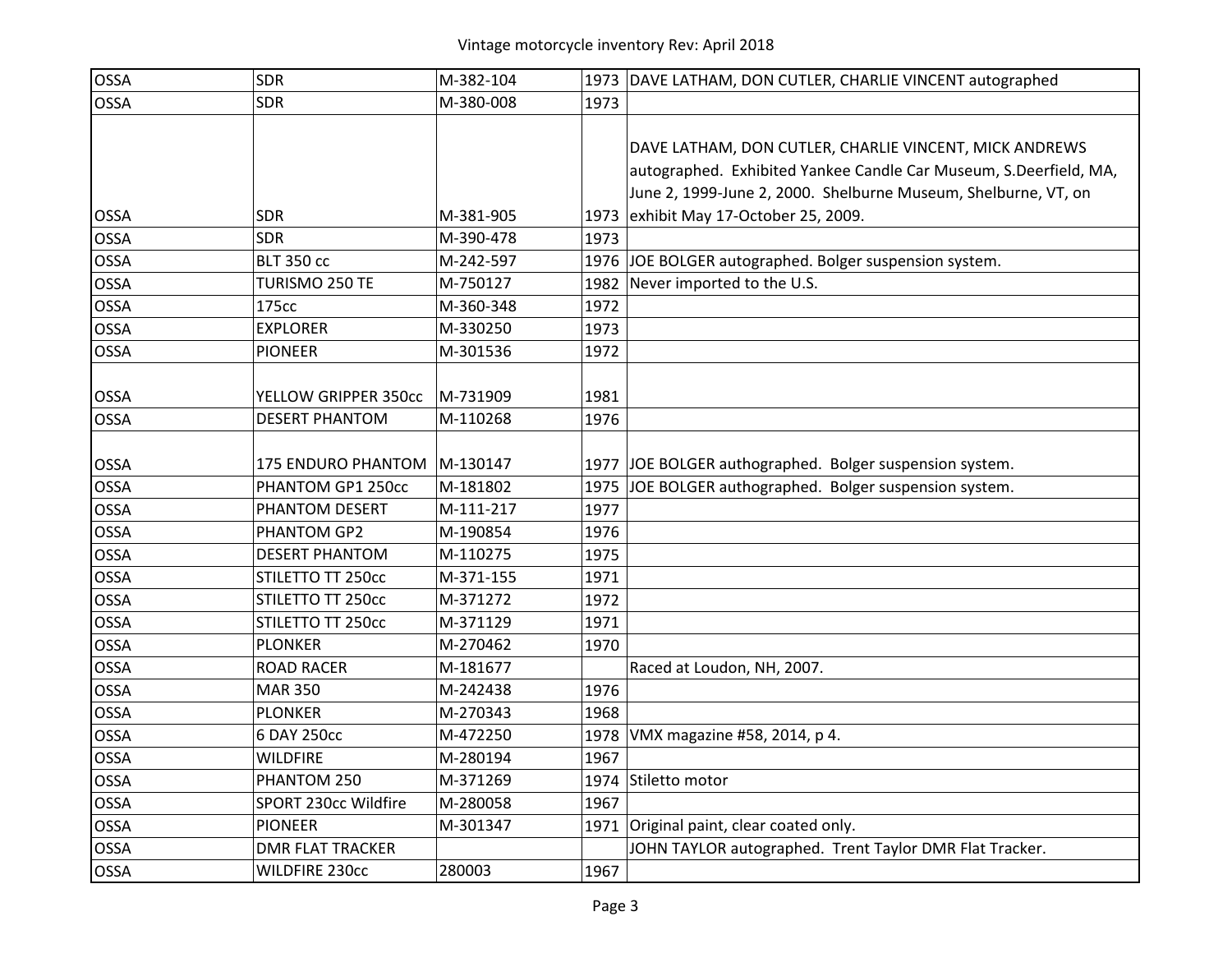## Vintage motorcycle inventory Rev: April 2018

|             | <b>WILDFIRE DRAGSTER</b> |           | Shelburne Museum, Shelburne, VT, on exhibit May 17-October 25,       |
|-------------|--------------------------|-----------|----------------------------------------------------------------------|
| <b>OSSA</b> | 250 <sub>cc</sub>        | M-280772  | 1967 2009.                                                           |
|             | YELLOW GRIPPER 350cc     |           | Shelburne Museum, Shelburne, VT, on exhibit, May 17-October 25,      |
| <b>OSSA</b> | <b>TRIAL</b>             | M-731-906 | 1980 2009. Mid-Ohio Classic Club exhibit 2007.                       |
| <b>OSSA</b> | <b>EXPLORER</b>          | M-344457  | 1973 Blue White option. Mid-Ohio Classic Club exhibit 2007.          |
|             |                          |           |                                                                      |
|             | PHANTOM ENDURO           |           | Original condition. "Peaky small-bore, fast. Americans wanted larger |
| <b>OSSA</b> | 125cc                    | M-90088   | displacement so bike never really imported to U.S.". Rare<br>1976    |
| <b>OSSA</b> | PIONEER 250              | M-304-024 | 1972                                                                 |
| <b>OSSA</b> | PLONKER 250cc            | M-270-523 | 1969                                                                 |
| <b>OSSA</b> | TURISMO 160cc            | M-210542  | 1966                                                                 |
|             |                          |           | Owned by Alex Snoop until 2001 and history thereafter by Jake Herzog |
| <b>OSSA</b> | <b>WILDFIRE 250cc</b>    | M-280-785 | 1970 is available. Rode in five Moto Giros to date.                  |
| <b>OSSA</b> | <b>WILDFIRE</b>          | M-280-144 | 1967                                                                 |
| <b>OSSA</b> | <b>WILDFIRE</b>          | M-280-790 | 1968                                                                 |
|             |                          |           | DICK MANN authographed. Only 24 converted to SS. Shelburne           |
|             |                          |           | Museum, Shelburne, VT, on exhibit May 17-October 25, 2009.           |
|             |                          |           | Motorcycle Hall of Fame Museum, Pickerington, OH, "SuperMann"        |
| <b>OSSA</b> | <b>WILDFIRE SS</b>       | M-280-035 | exhibit, July 26, 27, 2006.<br>1967                                  |
| <b>OSSA</b> | <b>MAR 350cc</b>         | M-242-161 | 1976                                                                 |
| <b>OSSA</b> | <b>MOUNTINEER 350cc</b>  | M-531-313 | Mid-Ohio Classic Club exhibit 2007.<br>1976                          |
| <b>OSSA</b> | <b>EXPLOERE 250cc</b>    | M-330-265 | 1973                                                                 |
| <b>OSSA</b> | <b>SUPER PIONEER</b>     | M-110267  | JOE BOLGER autographed. Bolger suspension system.<br>1976            |
| <b>OSSA</b> | <b>ROAD RACER</b>        | M-280195  | 1967                                                                 |
| <b>OSSA</b> | PIONEER 250cc            | M-253-211 | 1970                                                                 |
| <b>OSSA</b> | <b>EXPLORER 250cc</b>    | M-330-198 | 1973                                                                 |
| <b>OSSA</b> | <b>EXPLORER 250cc</b>    | M-331-775 | 1974                                                                 |
| <b>OSSA</b> | <b>DMR FLAT TRACKER</b>  | M-371-281 | 1974 DICK MANN authographed                                          |
|             |                          |           | DICK MANN authographed. Motorcycle Hall of Fame Museum,              |
|             |                          |           | Pickerigton, OH, "SuperMann" exhibit, July 26, 27, 2006. Mid-Ohio    |
| <b>OSSA</b> | STILETTO 4 SPEED         | M-261-488 | 1970 Classic Club 2007 exhibit.                                      |
| <b>OSSA</b> | PHANTOM                  | M-182-135 | 1974                                                                 |
| <b>OSSA</b> | <b>PIONEER</b>           | M-300-231 | 1971                                                                 |
| <b>OSSA</b> | <b>PIONEER</b>           | M-307-926 | 1972                                                                 |
| <b>OSSA</b> | <b>PIONEER</b>           | M-307-620 | 1972                                                                 |
| <b>OSSA</b> | PIONEER 4 SPEED          | M-251-207 | 1970 Mid-Ohio Classic Club exhibit 2007.                             |
| <b>OSSA</b> | <b>PIONEER</b>           | M-308-474 | 1974                                                                 |